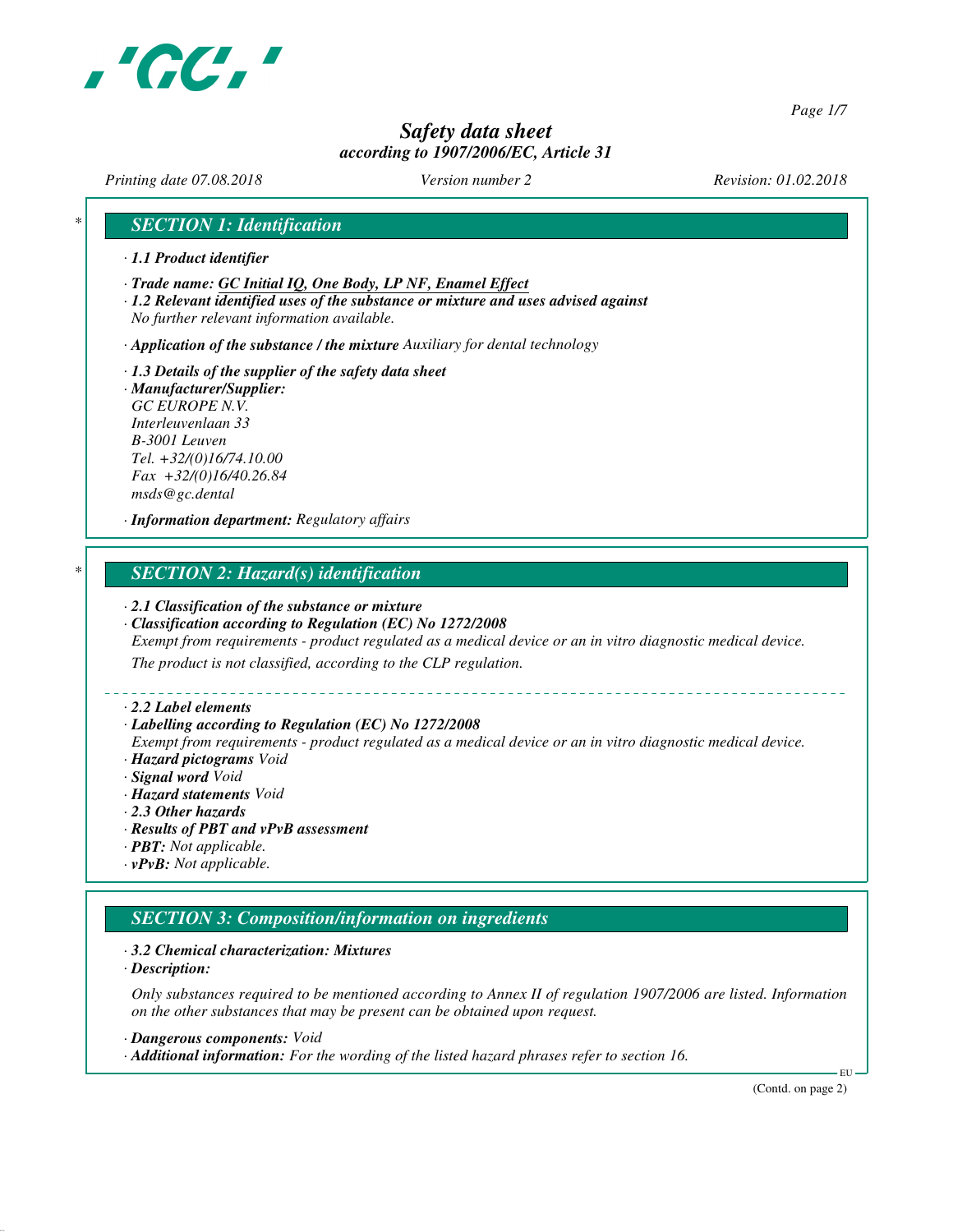*Printing date 07.08.2018 Version number 2 Revision: 01.02.2018*

*Trade name: GC Initial IQ, One Body, LP NF, Enamel Effect*

(Contd. of page 1)

## *SECTION 4: First-aid measures*

*· 4.1 Description of first aid measures*

*· General information:*

*No special measures required.*

*If symptoms persist consult doctor.*

*· After inhalation: Take affected persons into fresh air and keep quiet.*

- *· After skin contact: Immediately rinse with water.*
- *· After eye contact:*

*Rinse opened eye for several minutes under running water. If symptoms persist, consult a doctor. · After swallowing:*

*Rinse out mouth and then drink plenty of water.*

*If symptoms persist consult doctor.*

- *· 4.2 Most important symptoms and effects, both acute and delayed No further relevant information available.*
- *· 4.3 Indication of any immediate medical attention and special treatment needed*

*No further relevant information available.*

## *SECTION 5: Fire-fighting measures*

- *· 5.1 Extinguishing media*
- *· Suitable extinguishing agents:*
- *CO2, extinguishing powder or water spray. Fight larger fires with water spray or alcohol resistant foam. Use fire fighting measures that suit the environment.*
- *· For safety reasons unsuitable extinguishing agents: Water with full jet*
- *· 5.2 Special hazards arising from the substance or mixture*
- *Formation of toxic gases is possible during heating or in case of fire.*
- *· 5.3 Advice for firefighters*
- *· Protective equipment: Wear self-contained respiratory protective device.*
- *· Additional information*

*Dispose of fire debris and contaminated fire fighting water in accordance with official regulations.*

### *SECTION 6: Accidental release measures*

*· 6.1 Personal precautions, protective equipment and emergency procedures Remove persons from danger area.*

*· 6.2 Environmental precautions:*

*Do not allow product to reach sewage system or any water course.*

*Inform respective authorities in case of seepage into water course or sewage system.*

*Do not allow to penetrate the ground/soil.*

*In case of seepage into the ground inform responsible authorities.*

*· 6.3 Methods and material for containment and cleaning up: Absorb liquid components with liquid-binding material.*

*Dispose of the collected material according to regulations.*

*· 6.4 Reference to other sections See Section 7 for information on safe handling. See Section 8 for information on personal protection equipment. See Section 13 for disposal information.*

# *SECTION 7: Handling and storage*

*· 7.1 Precautions for safe handling No special precautions are necessary if used correctly.*

(Contd. on page 3)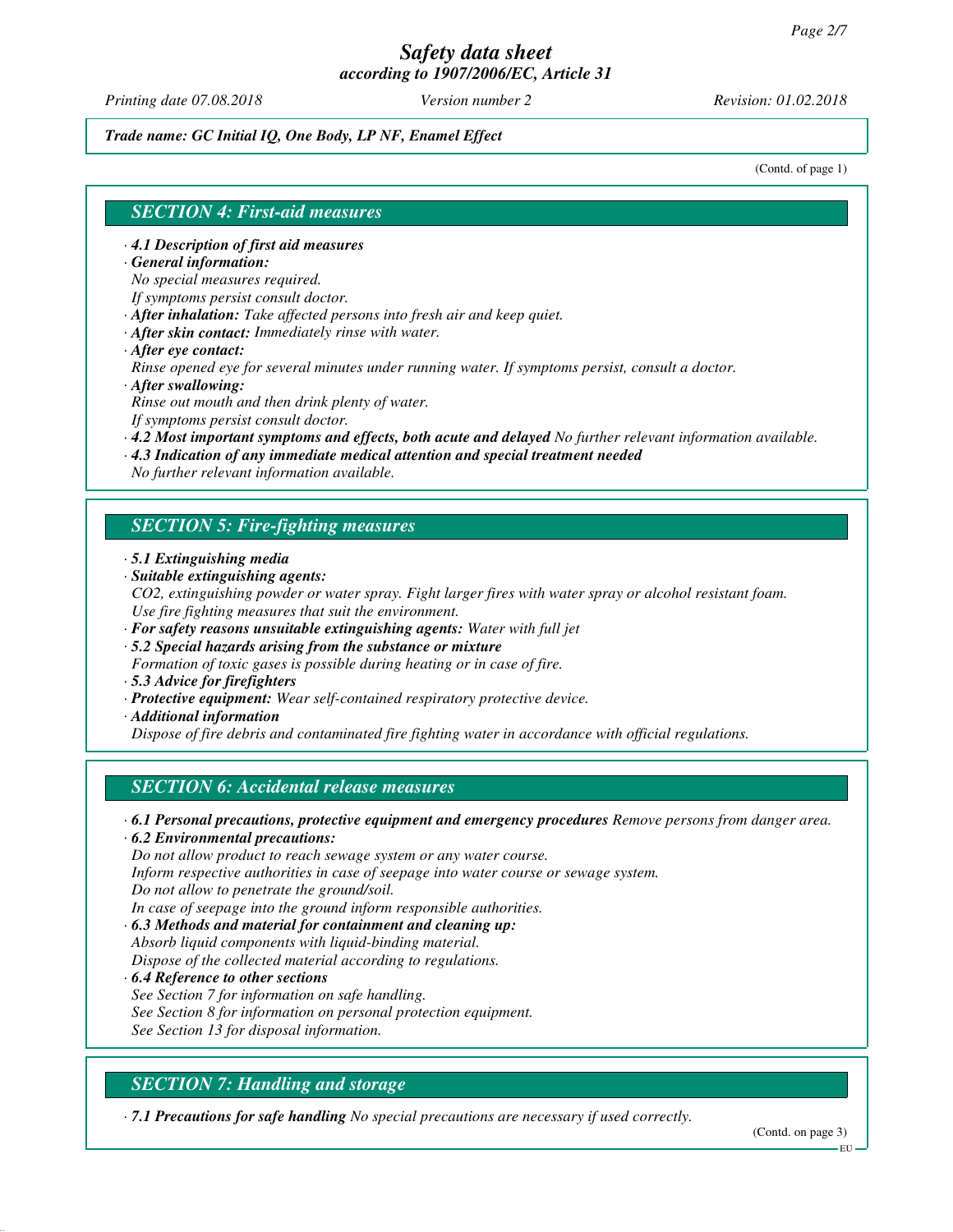*Printing date 07.08.2018 Version number 2 Revision: 01.02.2018*

*Trade name: GC Initial IQ, One Body, LP NF, Enamel Effect*

*· Information about protection against explosions and fires: No special measures required.*

(Contd. of page 2)

*· 7.2 Conditions for safe storage, including any incompatibilities*

*· Storage:*

*· Requirements to be met by storerooms and receptacles: Store only in unopened original receptacles.*

- *· Information about storage in one common storage facility: Store away from foodstuffs.*
- *· Further information about storage conditions: None.*
- *· 7.3 Specific end use(s) No further relevant information available.*

### *SECTION 8: Exposure controls/personal protection*

- *· Additional information about design of technical systems: No further data; see item 7.*
- *· 8.1 Control parameters*
- *· Components with limit values that require monitoring at the workplace:*
- *The product does not contain any relevant quantities of materials with critical values that have to be monitored at the workplace.*
- *· Additional information: The lists that were valid during the creation were used as basis.*
- *· 8.2 Exposure controls*
- *· Personal protective equipment:*
- *· General protective and hygienic measures:*
- *The usual precautionary measures for handling chemicals should be followed. Wash hands before breaks and at the end of work.*
- *· Breathing equipment: Suitable respiratory protective device recommended.*
- *· Protection of hands: Protective gloves*
- *· Material of gloves*

*The selection of the suitable gloves does not only depend on the material, but also on further marks of quality and varies from manufacturer to manufacturer. As the product is a preparation of several substances, the resistance of the glove material can not be calculated in advance and has therefore to be checked prior to the application.*

*· Penetration time of glove material*

*The exact break through time has to be found out by the manufacturer of the protective gloves and has to be observed.*

*· Eye protection: Safety glasses*

| .9.1 Information on basic physical and chemical properties |                                    |                    |
|------------------------------------------------------------|------------------------------------|--------------------|
| · General Information                                      |                                    |                    |
| $\cdot$ Appearance:                                        |                                    |                    |
| Form:                                                      | Fluid                              |                    |
| Color:                                                     | According to product specification |                    |
| $\cdot$ Odor:                                              | Characteristic                     |                    |
| · Odor threshold:                                          | Not determined.                    |                    |
| $\cdot$ pH-value:                                          | Not determined.                    |                    |
| $\cdot$ Change in condition                                |                                    |                    |
| <b>Melting point/Melting range:</b>                        | Undetermined.                      |                    |
| <b>Boiling point/Boiling range:</b>                        | 290 °C                             |                    |
| · Flash point:                                             | 160 °C                             |                    |
|                                                            |                                    | (Contd. on page 4) |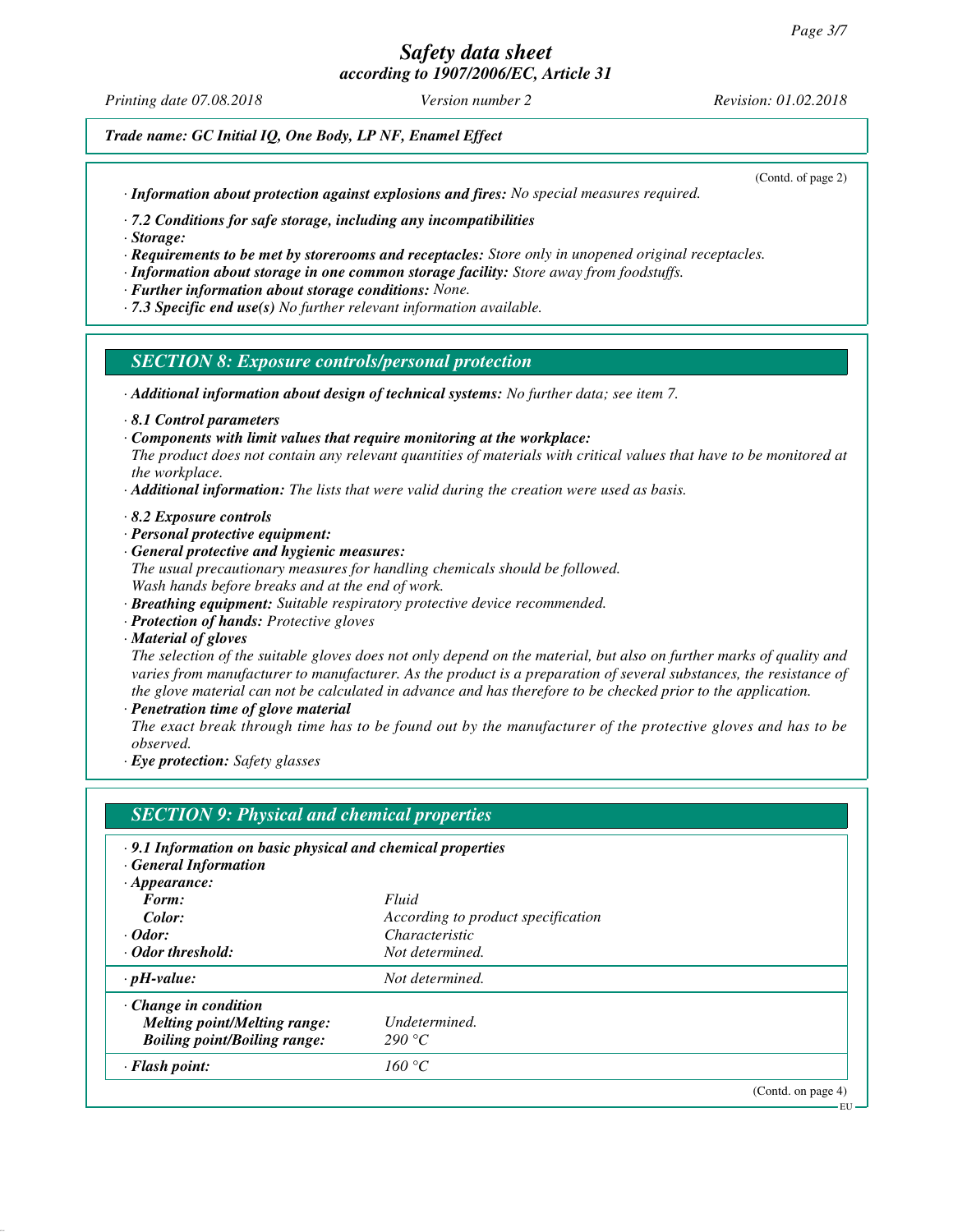*Printing date 07.08.2018 Version number 2 Revision: 01.02.2018*

*Trade name: GC Initial IQ, One Body, LP NF, Enamel Effect*

|                                                            | (Contd. of page 3)                            |
|------------------------------------------------------------|-----------------------------------------------|
| · Flammability (solid, gaseous):                           | Not applicable.                               |
| · Ignition temperature:                                    | Undetermined.                                 |
| · Decomposition temperature:                               | Not determined.                               |
| $\cdot$ Auto igniting:                                     | Product is not selfigniting.                  |
| · Danger of explosion:                                     | Product does not present an explosion hazard. |
| <b>Explosion limits:</b>                                   |                                               |
| Lower:                                                     | $2.6$ Vol $%$                                 |
| <b>Upper:</b>                                              | $12.6$ Vol $%$                                |
| · Vapor pressure:                                          | Not determined.                               |
| $\cdot$ Density:                                           | Not determined.                               |
| · Relative density                                         | Not determined.                               |
| · Vapor density                                            | Not determined.                               |
| $\cdot$ Evaporation rate                                   | Not determined.                               |
| · Solubility in / Miscibility with                         |                                               |
| Water:                                                     | Insoluble.                                    |
| · Partition coefficient (n-octanol/water): Not determined. |                                               |
| · Viscosity:                                               |                                               |
| Dynamic:                                                   | Not determined.                               |
| Kinematic:                                                 | Not determined.                               |
| · Solvent content:                                         |                                               |
| Organic solvents:                                          | 26.0%                                         |
| $VOC$ (EC)                                                 | $260.0$ g/l                                   |
| $\cdot$ 9.2 Other information                              | No further relevant information available.    |

## *SECTION 10: Stability and reactivity*

*· 10.1 Reactivity No further relevant information available.*

- *· 10.2 Chemical stability*
- *· Thermal decomposition / conditions to be avoided: No decomposition if used according to specifications.*
- *· 10.3 Possibility of hazardous reactions No dangerous reactions known.*
- *· 10.4 Conditions to avoid No further relevant information available.*
- *· 10.5 Incompatible materials: No further relevant information available.*
- *· 10.6 Hazardous decomposition products: No dangerous decomposition products known.*

# *SECTION 11: Toxicological information*

- *· 11.1 Information on toxicological effects*
- *· Acute toxicity: Based on available data, the classification criteria are not met.*
- *· LD/LC50 values that are relevant for classification: No further relevant information available.*
- *· Primary irritant effect:*
- *· on the skin: Based on available data, the classification criteria are not met.*
- *· on the eye: Based on available data, the classification criteria are not met.*
- *· Sensitization: Based on available data, the classification criteria are not met.*

(Contd. on page 5)

EU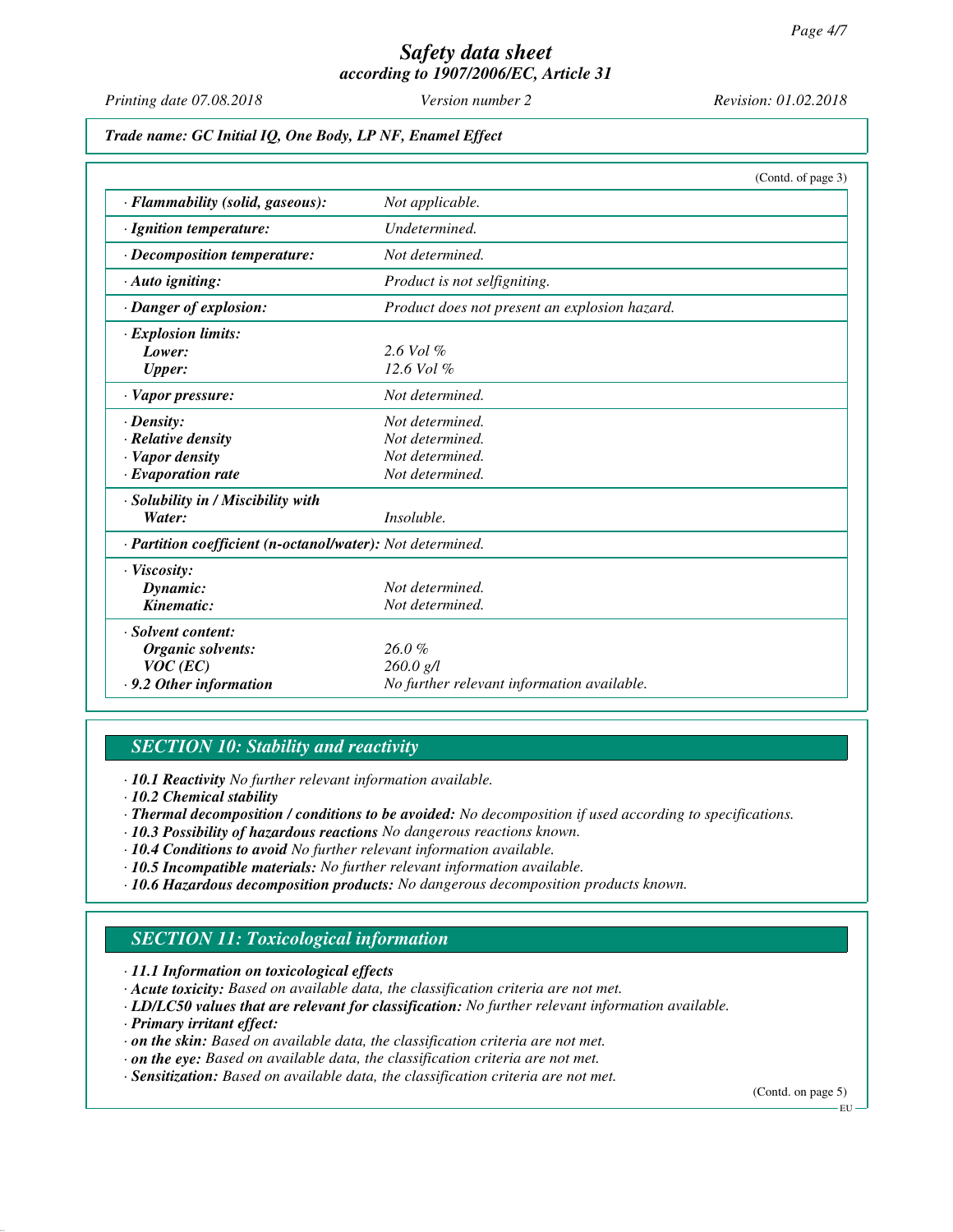# *Safety data sheet*

*according to 1907/2006/EC, Article 31*

*Printing date 07.08.2018 Version number 2 Revision: 01.02.2018*

## *Trade name: GC Initial IQ, One Body, LP NF, Enamel Effect*

(Contd. of page 4)

### *· Additional toxicological information:*

*· OSHA-Ca (Occupational Safety & Health Administration)*

*None of the ingredients is listed.*

*· Repeated dose toxicity No further relevant information available.*

*· CMR effects (carcinogenity, mutagenicity and toxicity for reproduction)*

*No further relevant information available.*

*· Germ cell mutagenicity Based on available data, the classification criteria are not met.*

- *· Carcinogenicity Based on available data, the classification criteria are not met.*
- *· Reproductive toxicity Based on available data, the classification criteria are not met.*

*· STOT-single exposure Based on available data, the classification criteria are not met.*

*· STOT-repeated exposure Based on available data, the classification criteria are not met.*

*· Aspiration hazard Based on available data, the classification criteria are not met.*

### *SECTION 12: Ecological information*

### *· 12.1 Toxicity*

*· Aquatic toxicity: No further relevant information available.*

- *· 12.2 Persistence and degradability No further relevant information available.*
- *· 12.3 Bioaccumulative potential No further relevant information available.*
- *· 12.4 Mobility in soil No further relevant information available.*
- *· Additional ecological information:*
- *· General notes:*

*Water hazard class 3 (Self-assessment): extremely hazardous for water Do not allow product to reach ground water, water course or sewage system, even in small quantities. Danger to drinking water if even extremely small quantities leak into the ground.*

- *· 12.5 Results of PBT and vPvB assessment*
- *· PBT: Not applicable.*
- *· vPvB: Not applicable.*

*· 12.6 Other adverse effects No further relevant information available.*

# *SECTION 13: Disposal considerations*

### *· 13.1 Waste treatment methods*

*· Recommendation:*

*Must not be disposed of together with household garbage. Do not allow product to reach sewage system. Contact waste processors for recycling information.*

### *· European waste catalogue*

| 18 00 00 WASTES FROM HUMAN OR ANIMAL HEALTH CARE AND/OR RELATED RESEARCH (except           |
|--------------------------------------------------------------------------------------------|
| $\vert$ kitchen and restaurant wastes not arising from immediate health care)              |
|                                                                                            |
| 18 01 00   wastes from natal care, diagnosis, treatment or prevention of disease in humans |
| 18 01 06* $\vert$ chemicals consisting of or containing hazardous substances               |
|                                                                                            |

#### *· Uncleaned packagings:*

*· Recommendation: Disposal must be made according to official regulations.*

(Contd. on page 6)

EU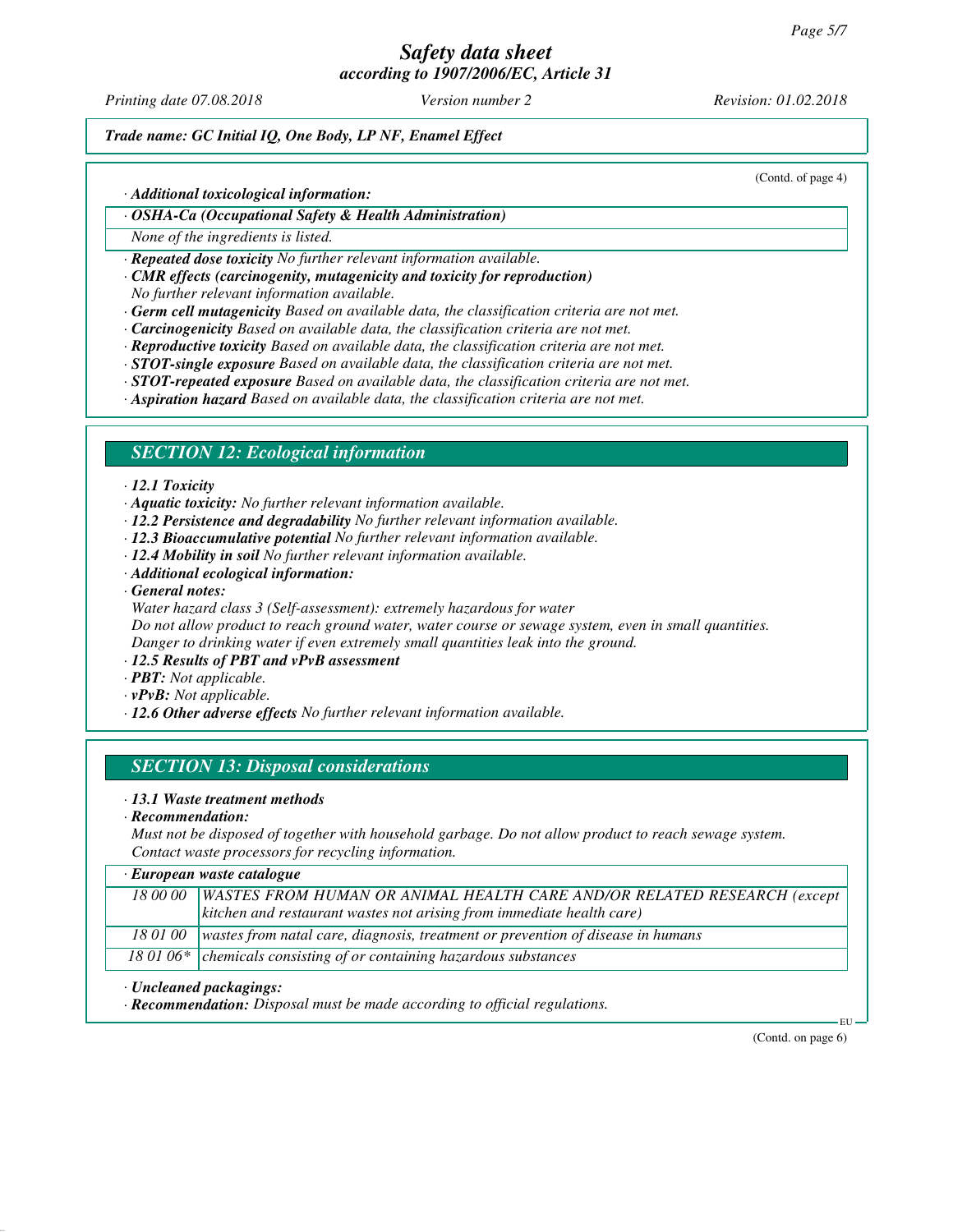*Printing date 07.08.2018 Version number 2 Revision: 01.02.2018*

*Trade name: GC Initial IQ, One Body, LP NF, Enamel Effect*

(Contd. of page 5)

| <b>SECTION 14: Transport information</b>                                                       |                 |  |
|------------------------------------------------------------------------------------------------|-----------------|--|
| $\cdot$ 14.1 UN-Number<br>· ADR, ADN, IMDG, IATA                                               | not regulated   |  |
| $\cdot$ 14.2 UN proper shipping name<br>· ADR, ADN, IMDG, IATA                                 | not regulated   |  |
| $\cdot$ 14.3 Transport hazard class(es)                                                        |                 |  |
| · ADR, ADN, IMDG, IATA<br>· Class                                                              | not regulated   |  |
| $\cdot$ 14.4 Packing group<br>· ADR, IMDG, IATA                                                | not regulated   |  |
| $\cdot$ 14.5 Environmental hazards:<br>$\cdot$ Marine pollutant:                               | No              |  |
| $\cdot$ 14.6 Special precautions for user                                                      | Not applicable. |  |
| $\cdot$ 14.7 Transport in bulk according to Annex II of<br><b>MARPOL73/78 and the IBC Code</b> | Not applicable. |  |
| · UN "Model Regulation":                                                                       | not regulated   |  |

### *SECTION 15: Regulatory information*

*· 15.1 Safety, health and environmental regulations/legislation specific for the substance or mixture · Sara*

*· Section 355 (extremely hazardous substances):*

*None of the ingredient is listed.*

*· Section 313 (Specific toxic chemical listings):*

*None of the ingredients is listed.*

*· Proposition 65*

*· Chemicals known to cause cancer:*

*None of the ingredients is listed.*

*· Chemicals known to cause reproductive toxicity for females:*

*None of the ingredients is listed.*

*· Chemicals known to cause reproductive toxicity for males:*

*None of the ingredients is listed.*

*· Chemicals known to cause developmental toxicity:*

*None of the ingredients is listed.*

*· Carcinogenic categories*

*· EPA (Environmental Protection Agency)*

*None of the ingredients is listed.*

*· TLV (Threshold Limit Value established by ACGIH)*

*None of the ingredients is listed.*

*· MAK (German Maximum Workplace Concentration)*

*None of the ingredients is listed.*

(Contd. on page 7)

**EU**